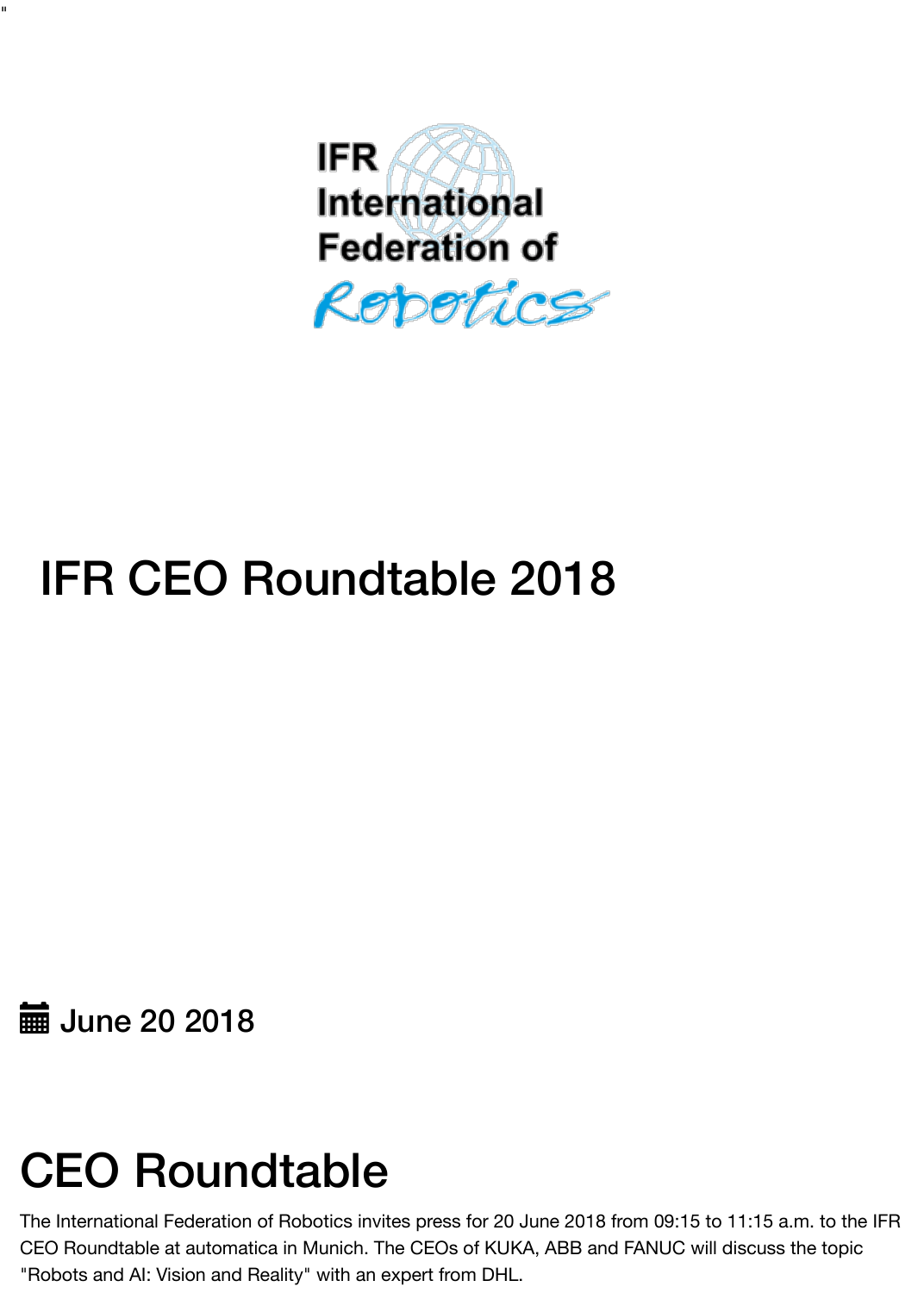### Panel



Per Vegard Nerseth

**Group Senior Vice President, ABB, Switzerland**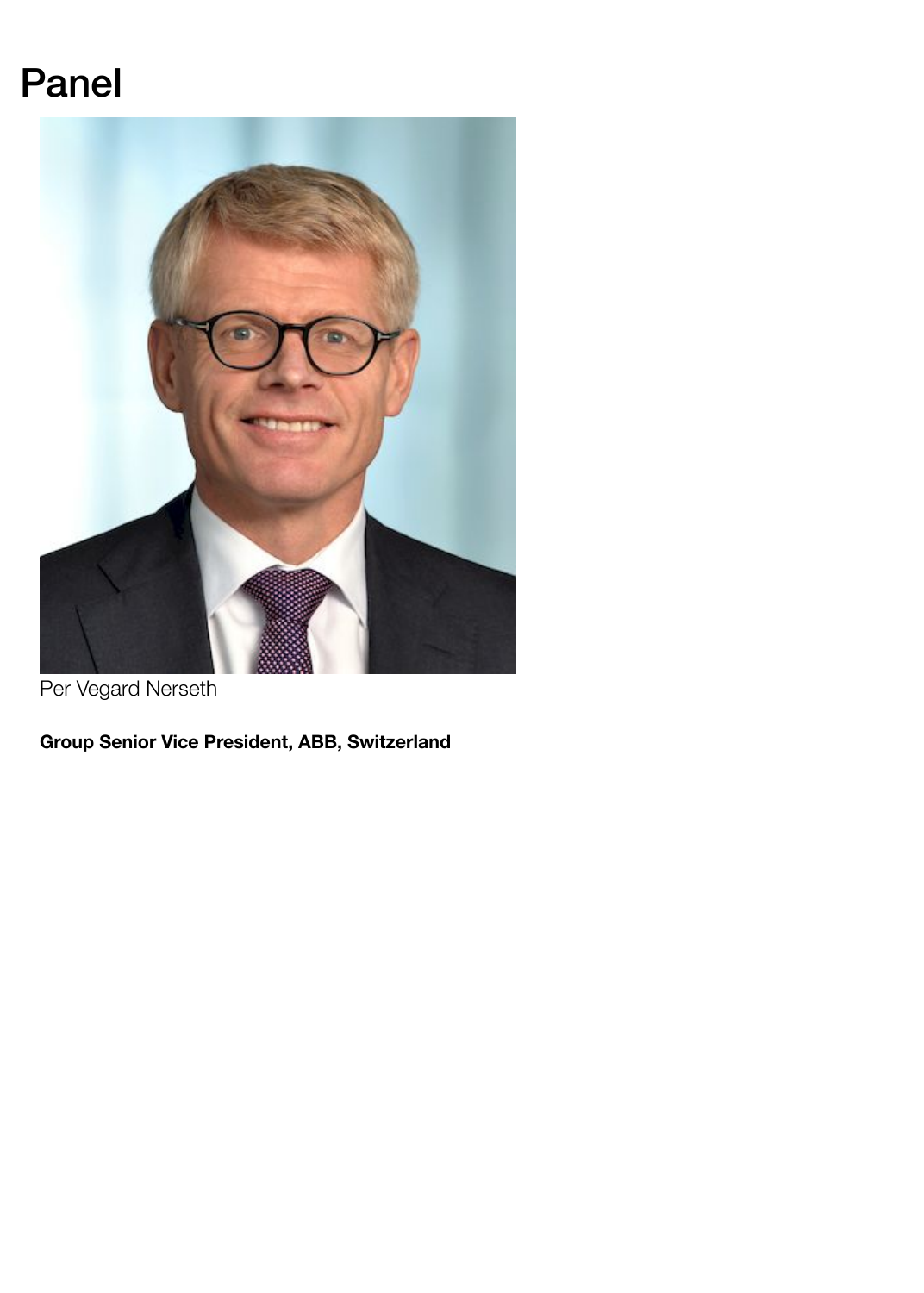

Stefan Lampa

#### **CEO, KUKA Industries, Germany**



Dr. Kiyonori Inaba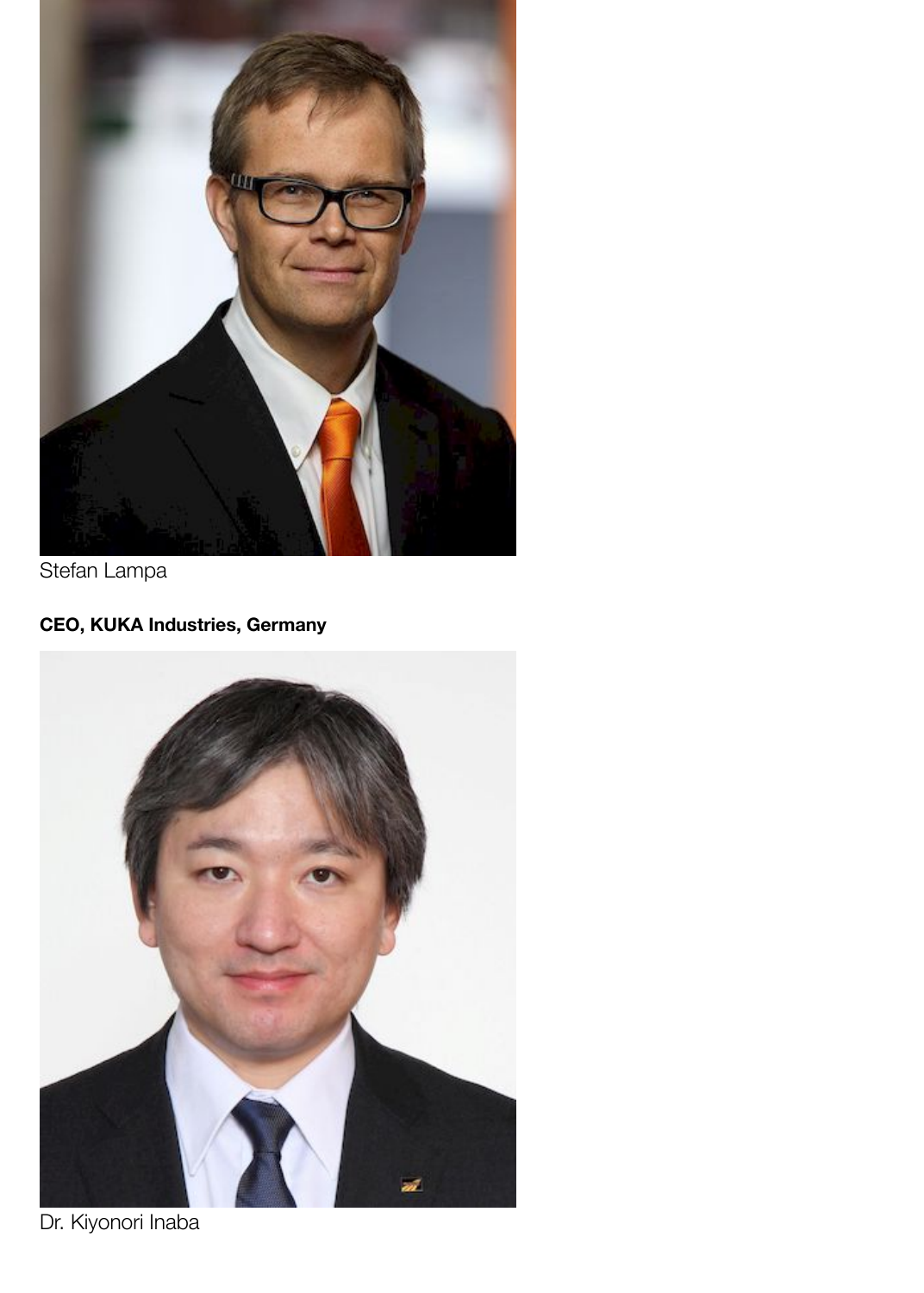**Director Executive Managing Officer, General Manager, ROBOT Business Division, FANUC CORPORATION, Japan**



Markus Kueckelhaus

#### **Vice President Innovation + Trend Research, DHL, Germany**

End-User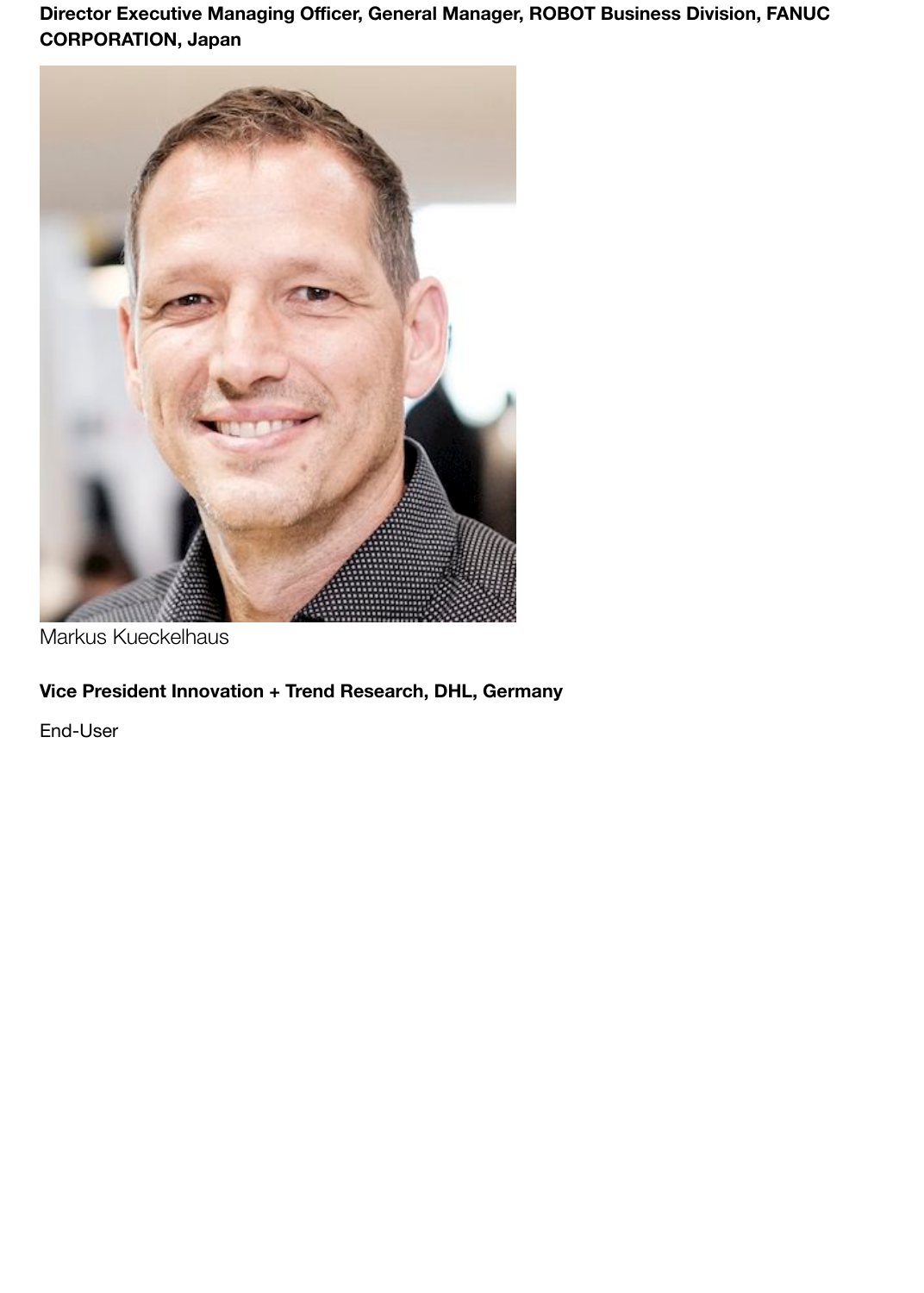

Bruno Siciliano

#### **Professor at University of Naples Federico II, Italy**

Academic



Ken Fouhy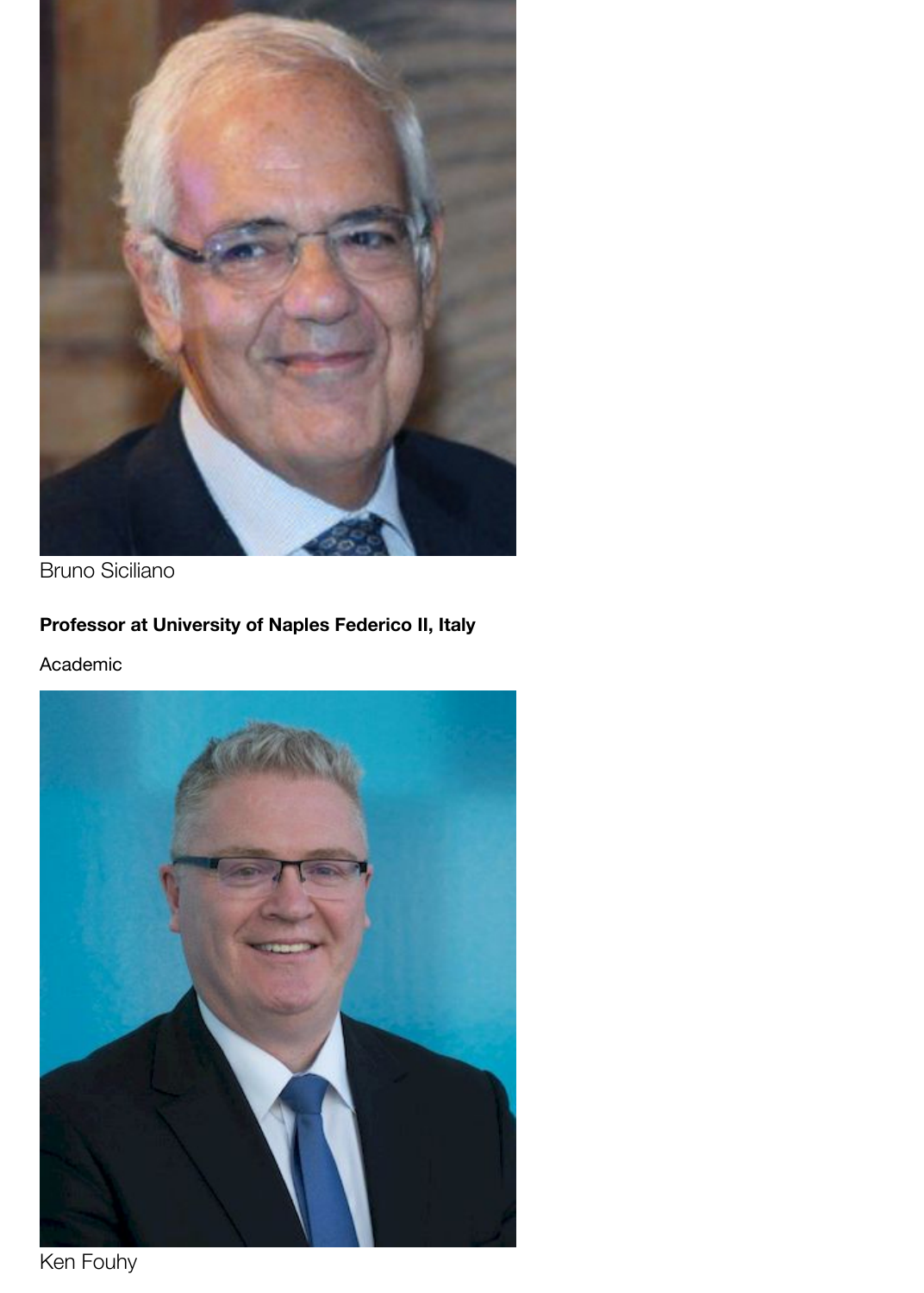- Japan
- Discussion on "Robots and AI: Vision and Reality"
- Get together and personal interviews with the panelists

### Press Registration

Journalists send their registration to Carsten Heer, **press@ifr.org**

### Events

#### automatica

**TE** June 19- June 22, 2018

Everything at automatica revolves around optimizing your production operation. The trade fair fe innovative automation and robotics solutions with pioneering key technologies for all branches of So you can manufacture higher-quality products quicker and more cost effectively.

(https://ifr.org/event/automatica)  $\rightarrow$  Details

#### [ISR 2018](https://ifr.org/event/automatica)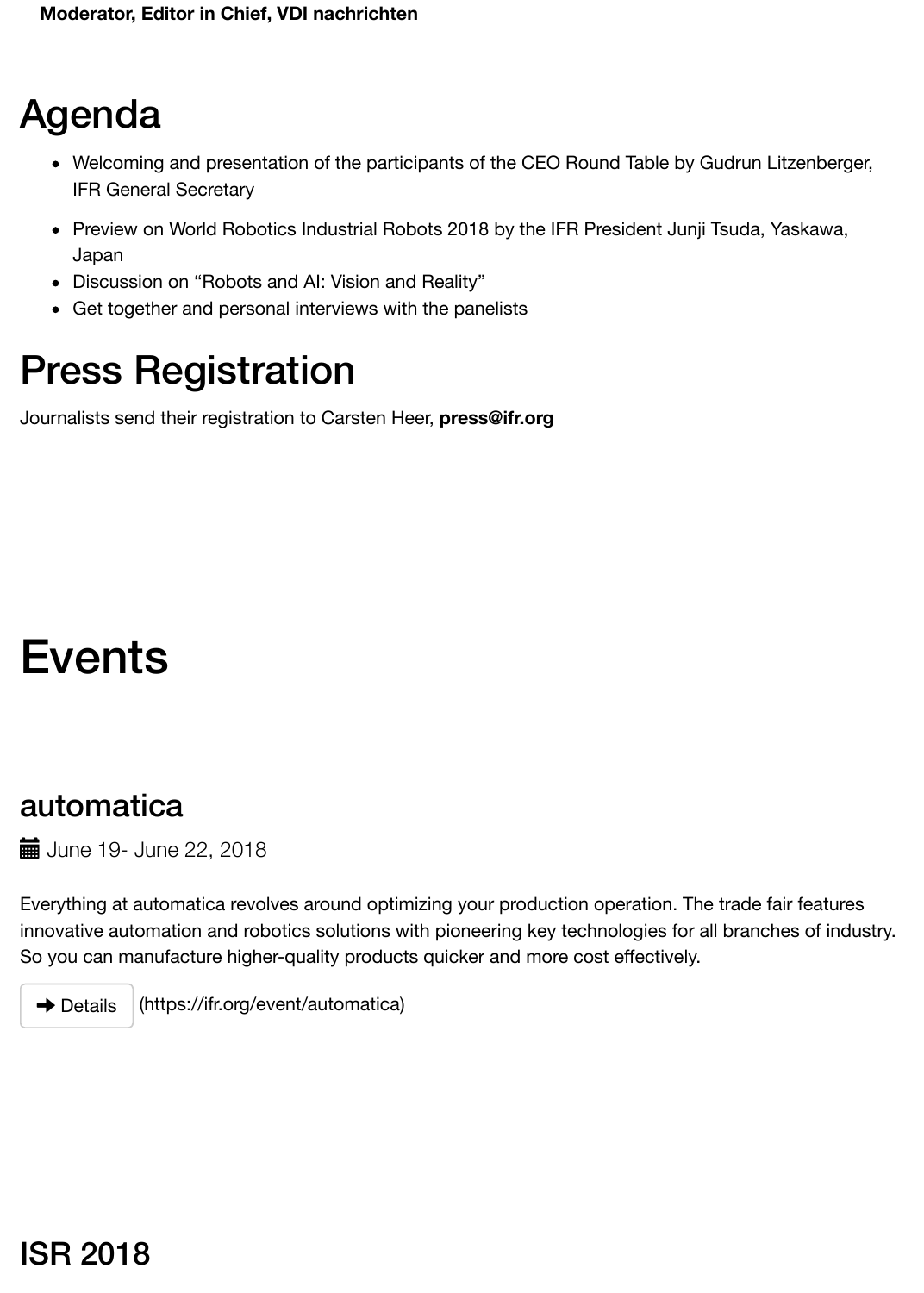### [CiROS 2018](https://ifr.org/event/isr-2018)

**1** July 04- July 07, 2018

China International Robot Show (CiROS), co-hosted by China Machinery Industry Federation, China Robot Industry Alliance and CMEPO Exhibition Co., Ltd, is China's first national exhibition platform cover whole product chain of robots aiming to make the most professional exhibition in robotics with t robotics industry companies from home and abroad.

(https://ifr.org/event/ciros-2018)  $\rightarrow$  Details

### TAIROS 2018

August 29- September 01, 2018

The Taiwanese robot exhibition will be located at Taipei World Trade Center, Nangang exhibiton

(https://ifr.org/event/tairos-2018)  $\rightarrow$  Details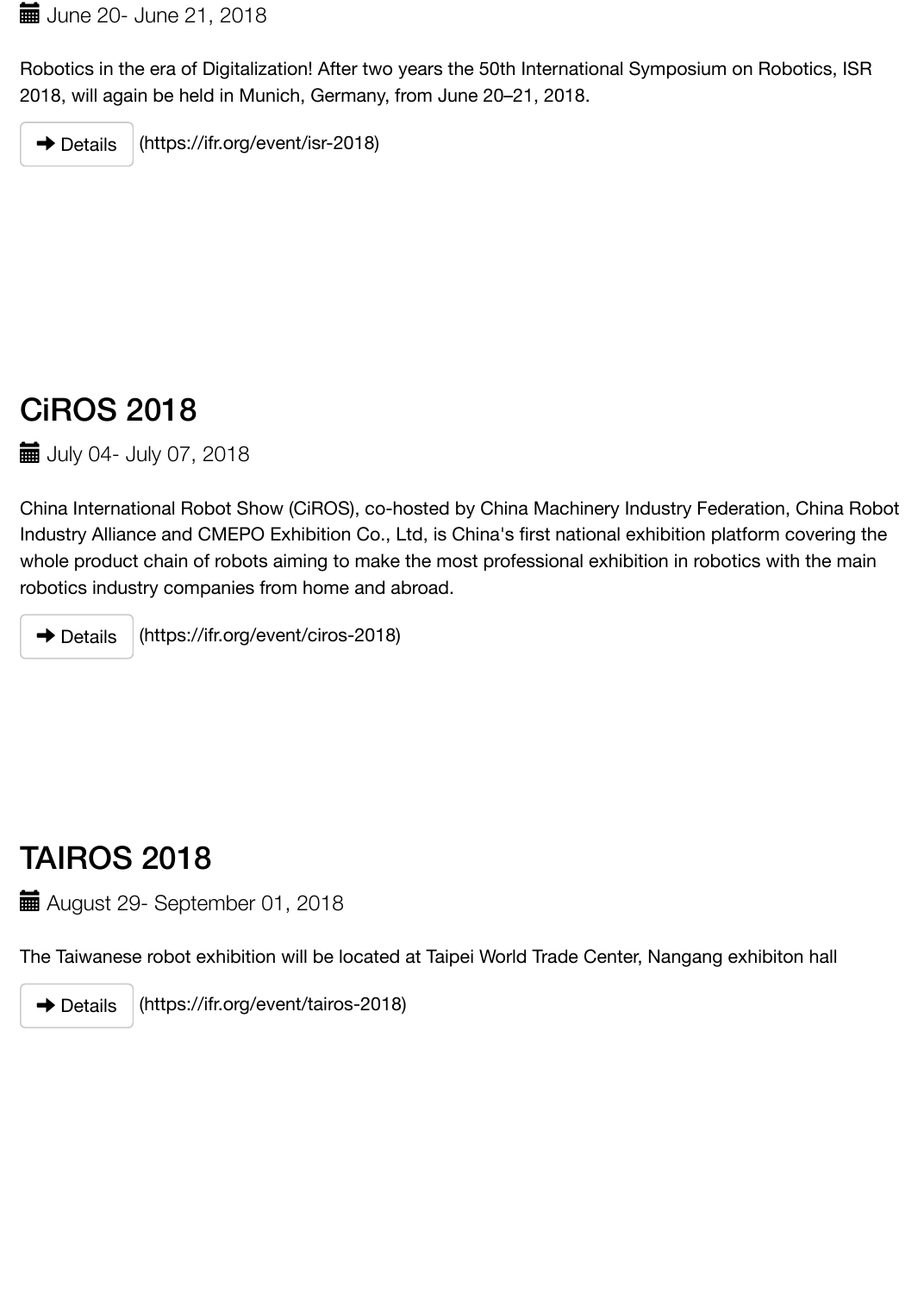#### [Japan Robot Week 2018](https://ifr.org/event/robotworld-2018)

October 17- October 19, 2018

Japan Robot Week 2018, as the exhibition specialized in service robots and robot-related techn has been held every following year of 'International Robot Exhibition (iREX)', and will mark its 4th this year.

 $\rightarrow$  Details

(https://ifr.org/event/japan-robot-week-2018)

## Contact IFR Germany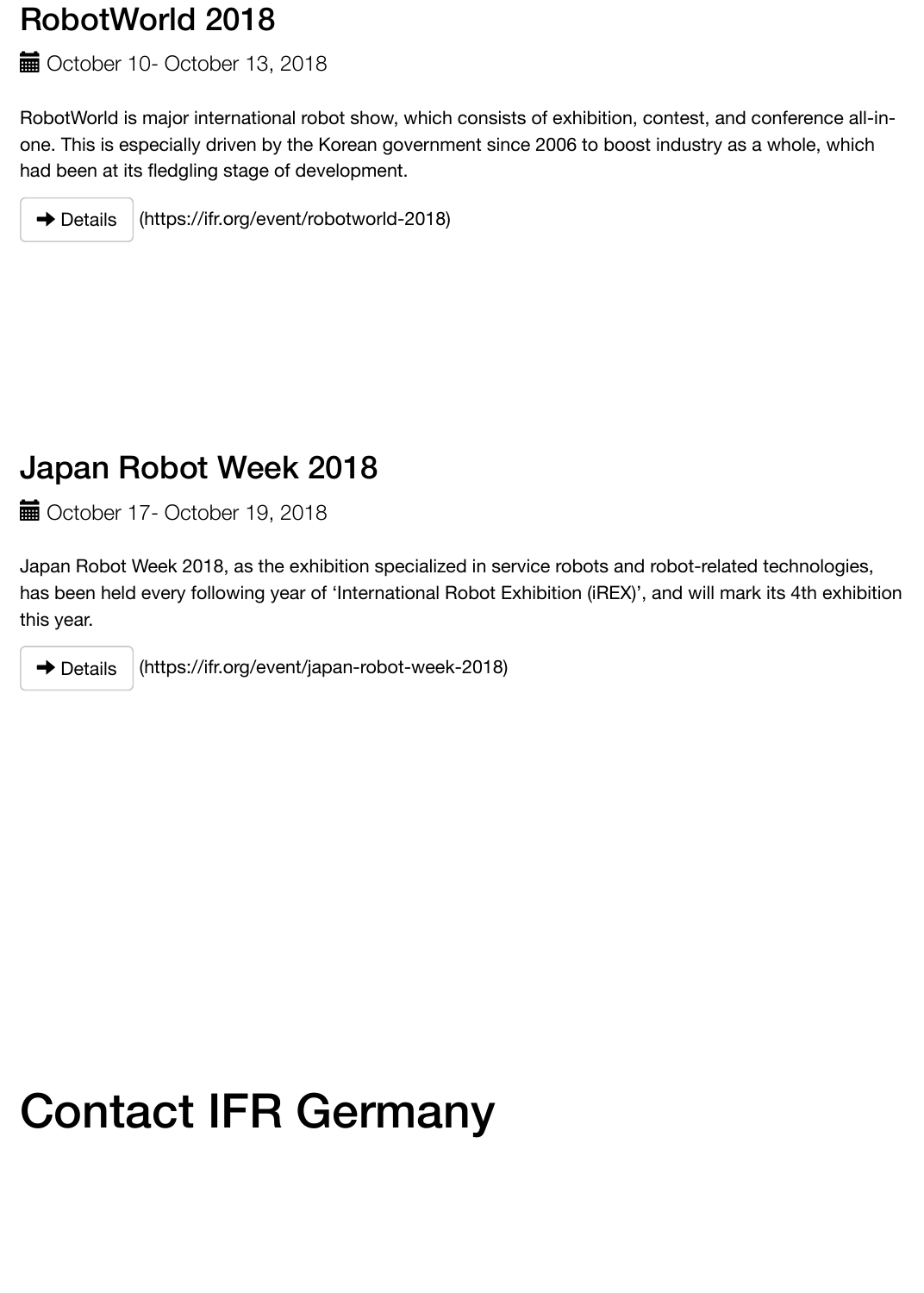

### Gudrun Litzenberger

IFR General Secretary IFR Statistical Department

Lyoner Str. 18 60528 Frankfurt am Main Phone: +49 69-6603-1502 Fax: +49 69-6603-2502 E-Mail: gl@ifr.org



### Nina Kutzbach

Assistant IFR Statistical Department

Lyoner Str. 18 60528 Frankfurt am Main Phone: +49 69-6603-1518 Fax: +49 69-6603-2518 E-Mail: nk@ifr.org